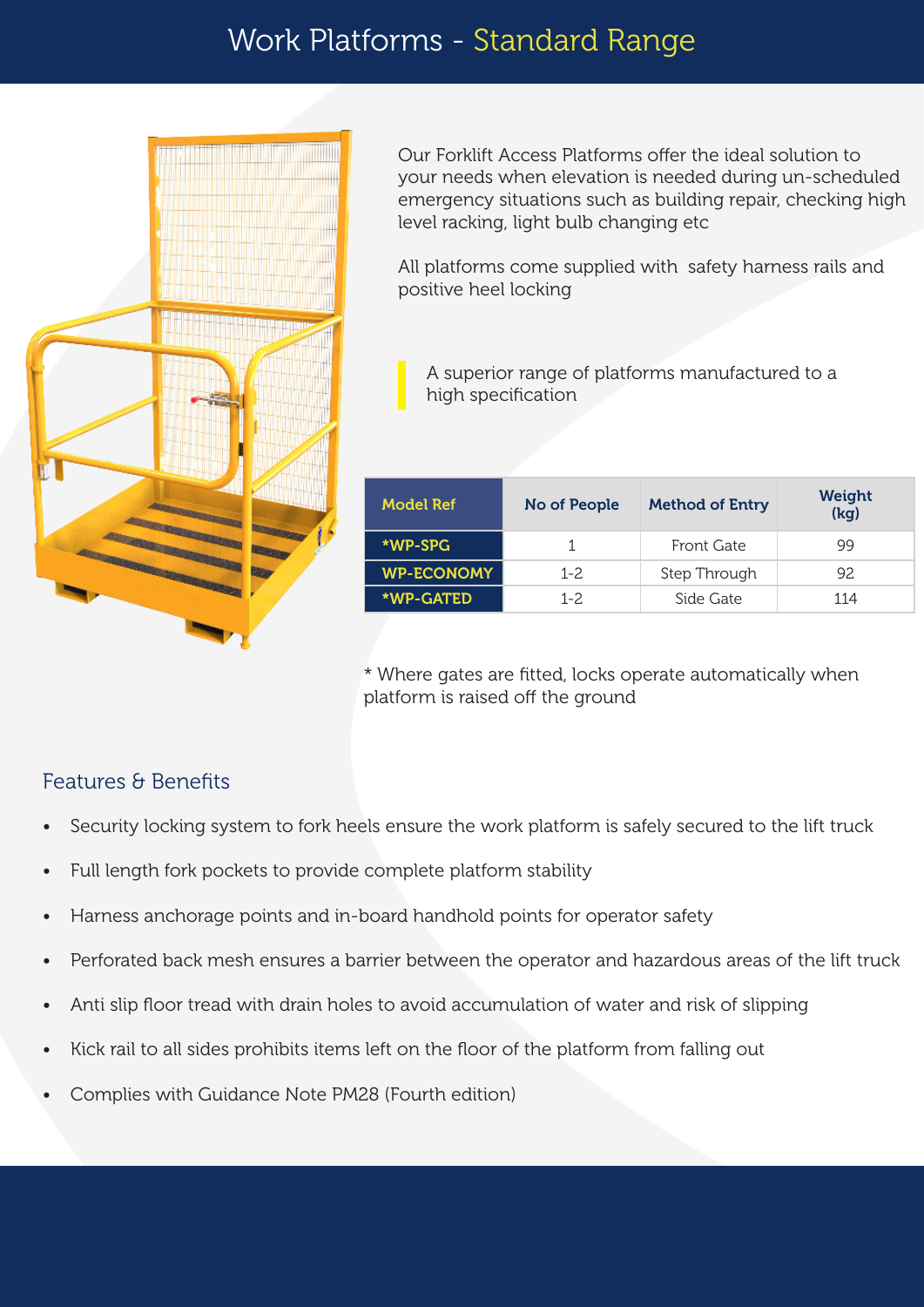## Work Platforms - Standard Range

B Platform Dimensions  $\mathsf A$ D  $E$  $\mathsf{C}$ 

| Model Ref         | A<br>(mm) | В<br>(mm) | C<br>(mm) | (mm) | E.<br>(mm) | <b>Max Fork Size</b><br>(mm) | Capacity<br>(kg) |
|-------------------|-----------|-----------|-----------|------|------------|------------------------------|------------------|
| <b>WP-SPG</b>     | 1000      | 1000      | 794       | 1860 | 1070       | $150 \times 50$              | 300              |
| <b>WP-ECONOMY</b> | 1000      | 945       | 945       | 1850 | 1070       | $150 \times 60$              | 500              |
| <b>WP-GATED</b>   | 1220      | 1000      | 794       | 1860 | 1070       | $150 \times 50$              | 500              |